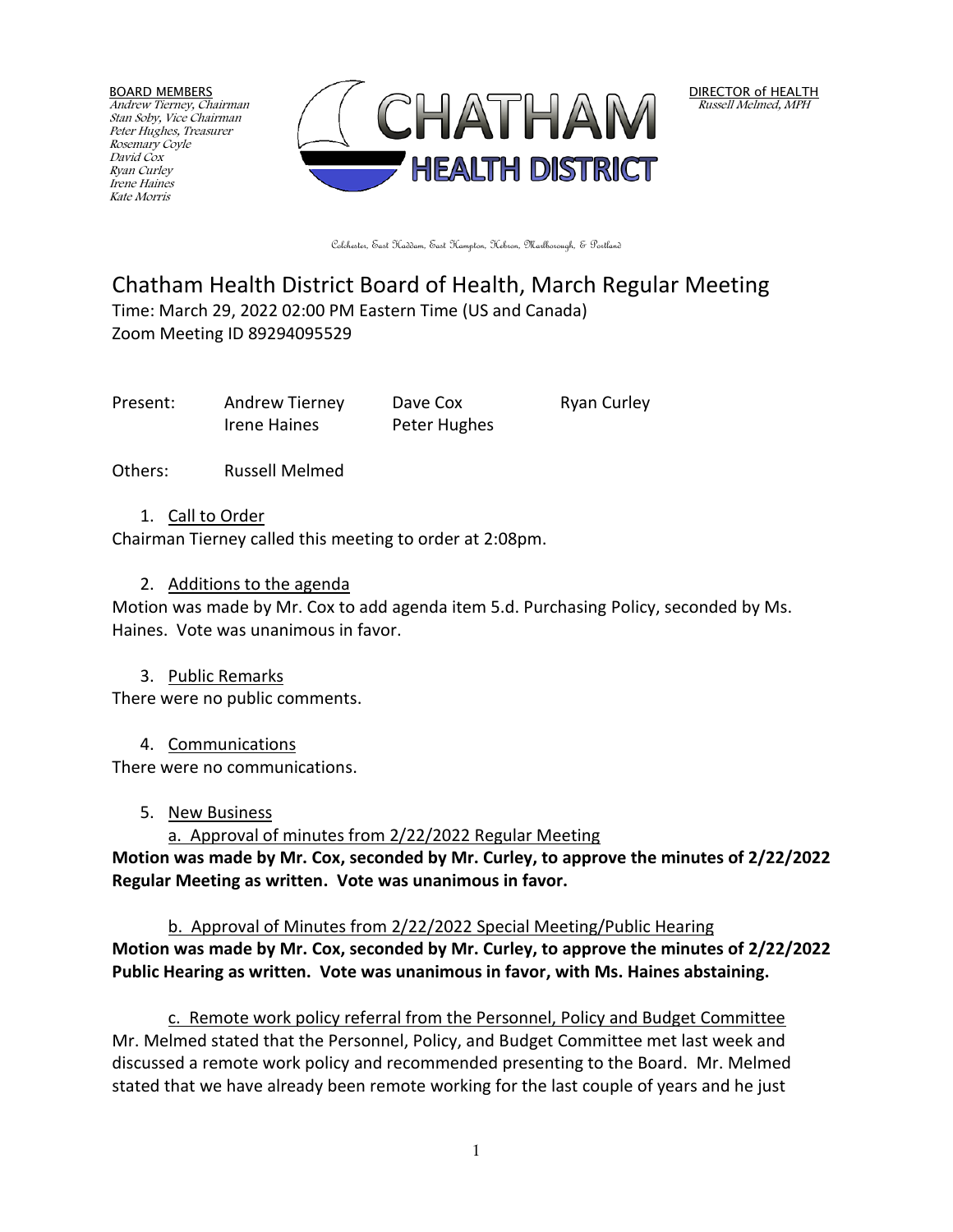wanted to actually codify a policy. Mr. Melmed stated that there are particularly a couple reasons for drafting the policy; short term-lack of office space, long term-employee retention.

## **Motion was made by Mr. Cox, seconded by Ms. Haines, to approve the Remote Work Policy. Vote was unanimous in favor.**

## d. Purchasing Policy

Mr. Melmed noted that the Chatham Health District currently has a purchasing policy that requires Board approval of purchases over \$10,000 and also requires an RFP process unless waived by the Board. Mr. Melmed stated that the District was awarded FDA funding that is partially intended to support implementation of a digital inspection platform and application system. Mr. Melmed stated that proposals and demos have been made from a few companies that are being utilized by other health departments. Mr. Melmed stated that the RFP process requires the bid to be put on the State of Connecticut Department of Administrative Services portal as well as advertised in a local paper. Mr. Melmed also noted that most of the companies that provide this service are outside of CT. Mr. Melmed requests that the RFP process be waived so that we may move forward with implementation. Mr. Melmed stated that allow the purchase and implementation will be grant funded, there will be sustainable cost associated after three years. The cost of the contract would be between \$50,000 to \$80,000 for the first three years.

**Motion was made by Mr. Hughes, seconded by Mr. Cox, to waive the RFP bidding requirement. Following brief discussion, motion was withdrawn. Mr. Melmed noted that the requirement of the grant is to partner with another local health department to advance their capacity also. Recommendation was made by the Board to receive three proposals, make a selection/recommendation, explain why the RFP should be waived. Motion was made by Mr. Hughes, seconded by Mr. Cox, for the Chairman of the Board to set a special meeting. Vote was unanimous in favor.** 

## 6. Director's Report and discussion

## a. COVID-19 Situational Awareness Update

Mr. Melmed stated the decline in positive cases and hospitalizations has plateaued. Vaccination clinics are continuing. The FDA has recently authorized a second booster for 50 and older.

### b. Environmental Health

Mr. Melmed stated that the State is close to finalizing the itinerant food vendor reciprocity process. This law was passed over three years ago. Mr. Melmed will be meeting with local health departments surrounding Chatham Health to discuss an MOU for allowing licensed food vendors to cross health departments.

Mr. Melmed reported to the Board of a public health nuisance that was a large multi-agency investigation/response. Mr. Melmed had to issue an "unfit for human habitat" order under the public health code.